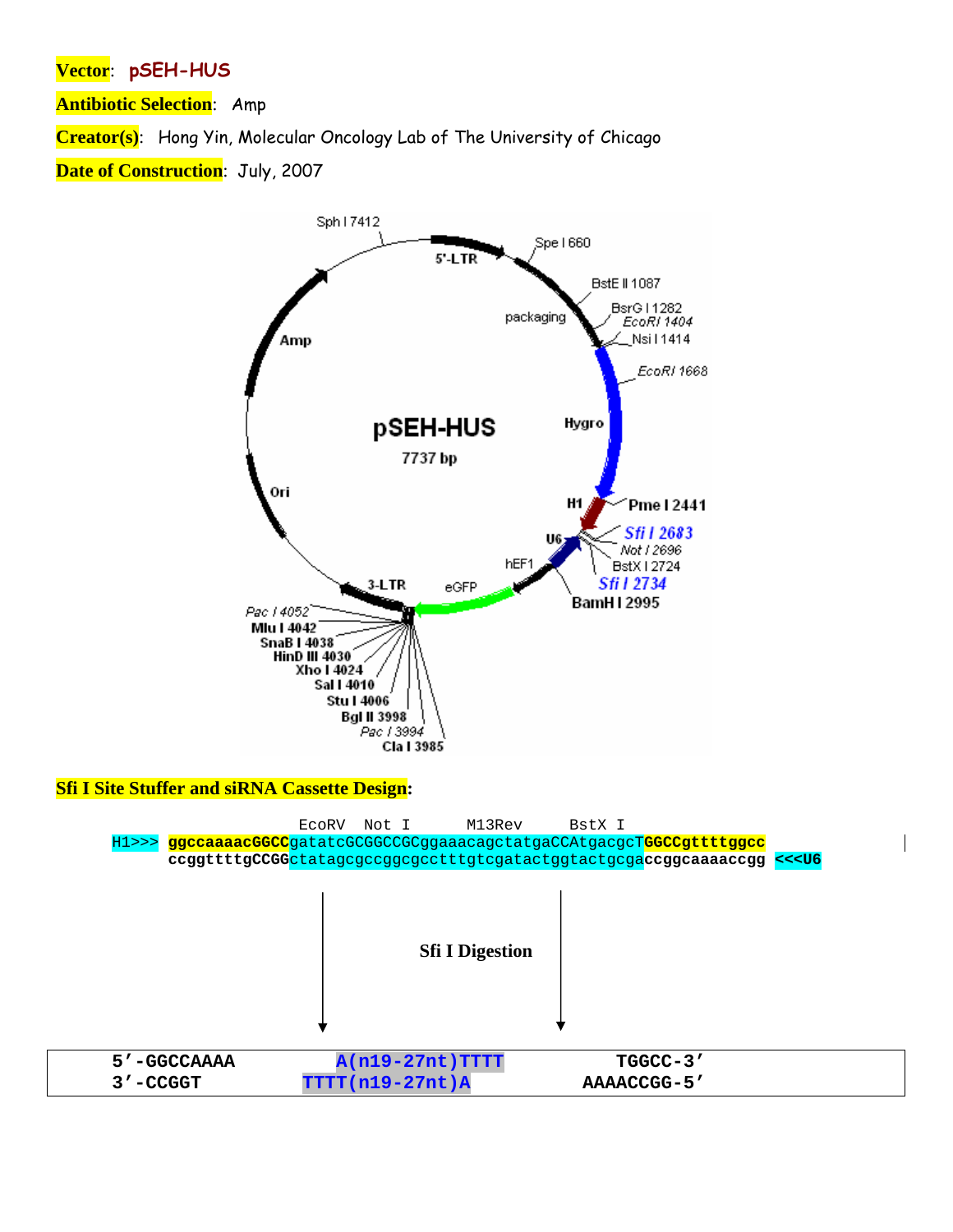## **pSEH-HUS Full-Length Sequence**

TGAAAGACCC CACCTGTAGG TTTGGCAAGC TAGCTTAAGT AACGCCATTT TGCAAGGCATGGAAAATACATAACTGAGAA TAGAGAAGTT AGATCAAGG TTAGGAACAGAGAGACAGCAGAATATGGGCCAAACAGGATATCTGTGGTAAGCAGTTCCTCCCCGGCTCAGGGCCAAGAACAGATGGTCCCCAGATGCGGTCCCGC CCTCAGCAGTTTCTAGAGAACCATCAGATGTTTCCAGGGTGCCCCAAGGACCTGAAATGACCCTGTGCCTTATTTGAACTAACCAATCAGTTCGCTTCTCGCTTCT GTTCGCGCGCTTCTGCTCCCCGAGCTCAATAAAAGAGCCCACAACCCCTCACTCGGCGCGCCAGTCCTCCGATAGACTGCGTCGCCCGGGTACCCGTATTCCCAAT AAAGCCTCTTG CTGTTTGCAT CCGAATCGTG GACTCGCTGA TCCTTGGGAG GGTCTCCTCAGATTGATTGACTGCCCACCTCGGGGGTCTTTCATTTGGAG GTTCCACCGA GATTTGGAGACCCCTGCCCA GGGACCACCGACCCCCCCGC CGGGAGGTAA GCTGGCCAGC GGTCGTTTCGTGTCTGTCTC TGTCTTTGTG CGTGTTTGTGCCGGCATCTAATGTTTGCGCCTGCGTCTGTACTAGTTAGCTAACTAGCTCTGTATCTGGCGGACCCGTGGTGGAACTGACGAGTTCTGAACACCCG GCCG CAACCCTGGG AGACGTCCCAGGGACTTTGGGGGCCGTTTTTGTGGCCCGACCTGAGGAAGGGAGTCGATGTGGAATCCGACCCCGTCAGGATATGTGGTT CTGGTAGGAGACGAGAACCT AAAACAGTTC CCGCCTCCGT CTGAATTTTTGCTTTCGGTT TGGAACCGAAGCCGCGCGTC TTGTCTGCTG CAGCGCTGCA GCATCGTTCT GTGTTGTCTC TGTCTGACTGTGTTTCTGTA TTTGTCTGAA AATTAGGGCC AGACTGTTAC CACTCCCTTAAGTTTGACCTTAGGTCACTG GAAAGATGTCGAGCGGATCG CTCACAACCA GTCGGTAGAT GTCAAGAAGAGACGTTGGGT TACCTTCTGC TCTGCAGAAT GGCCAACCTTTAACGTCGGA TGGCCGCGAGACGGCACCTT TAACCGAGAC CTCATCACCC AGGTTAAGAT CAAGGTCTTT TCACCTGGCCCGCATGGACA CCCAGACCAGGTCCCCTACA TCGTGACCTG GGAAGCCTTG GCTTTTGACCCCCCTCCCTG GGTCAAGCCCTTTGTACACC CTAAGCCTCC GCCTCCTCTT CCTCCATCCGCCCCGTCTCT CCCCCTTGAACCTCCTCGTTCGACCCCGCCTCGATCCTCCCTTTATCCAGCCCTCACTCCTTCTCTAGGCGCCG**GAATTC atgcat**ACCATGGGCATGAAAAAGCC TGAACTCACCGCGACGTCTGTCGAGAAGTTTCTGATCGAAAAGTTCGACAGCGTCTCCGACCTGATGCAGCTCTCGGAGGGCGAAGAATCTCGTGCTTTCAGCTTC GATGTAGGAGGGCGTGGATATGTCCTGCGGGTAAATAGCTGCGCCGATGGTTTCTACAAAGATCGTTATGTTTATCGGCACTTTGCATCGGCCGCGCTCCCGATTC CGGAAGTGCTTGACATTGGGGAATTCAGCGAGAGCCTGACCTATTGCATCTCCCGCCGTGCACAGGGTGTCACGTTGCAAGACCTGCCTGAAACCGAACTGCCCGC TGTTCTGCAGCCGGTCGCGGAGGCCATGGATGCGATCGCTGCGGCCGATCTTAGCCAGACGAGCGGGTTCGGCCCATTCGGACCGCAAGGAATCGGTCAATACACT ACATGGCGTGATTTCATATGCGCGATTGCTGATCCCCATGTGTATCACTGGCAAACTGTGATGGACGACACCGTCAGTGCGTCCGTCGCGCAGGCTCTCGATGAGC TGATGCTTTGGGCCGAGGACTGCCCCGAAGTCCGGCACCTCGTGCACGCGGATTTCGGCTCCAACAATGTCCTGACGGACAATGGCCGCATAACAGCGGTCATTGA CTGGAGCGAGGCGATGTTCGGGGATTCCCAATACGAGGTCGCCAACATCTTCTTCTGGAGGCCGTGGTTGGCTTGTATGGAGCAGCAGACGCGCTACTTCGAGCGG AGGCATCCGGAGCTTGCAGGATCGCCGCGGCTCCGGGCGTATATGCTCCGCATTGGTCTTGACCAACTCTATCAGAGCTTGGTTGACGGCAATTTCGATGATGCAG CTTGGGCGCAGGGTCGATGCGACGCAATCGTCCGATCCGGAGCCGGGACTGTCGGGCGTACACAAATCGCCCGCAGAAGCGCGGCCGTCTGGACCGATGGCTGTGT AGAAGTACTCGCCGATAGTGGAAACCGACGCCCCAGCACTCGTCCGta **gtttaaac**agcttaattcgaacgctgacgtcatcaacccg ctccaaggaatcgcgggcccagtgtcactaggcgggaacacccagcgcgcgtgcgccctggcaggaagatggctgtgagggacag gggagtggcgccctgcaatatttgcatgtcgctatgtgttctgggaaatcaccataaacgtgaaatgtctttggatttgggaatc ttataagttctgtatgagaccacagatc**ggcc**aaaac**ggcc** gatatcGCGGCCGCggaaacagctatgaCCAtgacgcT **ggcc**gtttt**ggcc**tcctttccacaagatatataaagccaagaaatcgaaatactttcaagttacggtaagcatatgatagtccat tttaaaacataattttaaaactgcaaactacccaagaaattattactttctacgtcacgtattttgtactaatatctttgtgttt acagtcaaattaattctaattatctctctaacagccttgtatcgtatatgcaaatatgaaggaatcatgggaaataggccctctt cctgcccgacctt**ggatcc**gga tct gcgatCGCTCCGGTGCCCGTCAGTGGGCAGAGCGCACATCGCCCACAGTC CCCGAGAAGTTGGGGGGAGGGGTCGGCAATTGAACCGGTGCCTAGAGAAGGTGGCGCGGGGTAAACTGGGAAAGTGATGTCGTGT ACTGGCTCCGCCTTTTTCCCGAGGGTGGGGGAGAACCGTATATAAGTGCAGTAGTCGCCGTGAACGTTCTTTTTCGCAACGGGTT TGCCGCCAGAACACAGCTGt**CTAGC**GCTACCGGTCGCCACC**atg**gtgagcaagggcgaggagctgttcaccggggtggtgcccat cctggtcgagctggacggcgacgtaaacggccacaagttcagcgtgtccggcgagggcgagggcgatgccacctacggcaagctg accctgaagttcatctgcaccaccggcaagctgcccgtgccctggcccaccctcgtgaccaccctgacctacggcgtgcagtgct tcagccgctaccccgaccacatgaagcagcacgacttcttcaagtccgccatgcccgaaggctacgtccaggagcgcaccatctt cttcaaggacgacggcaactacaagacccgcgccgaggtgaagttcgagggcgacaccctggtgaaccgcatcgagctgaagggc atcgacttcaaggaggacggcaacatcctggggcacaagctggagtacaactacaacagccacaacgtctatatcatggccgaca agcagaagaacggcatcaaggtgaacttcaagatccgccacaacatcgaggacggcagcgtgcagctcgccgaccactaccagca gaacacccccatcggcgacggccccgtgctgctgcccgacaaccactacctgagcacccagtccgccctgagcaaagaccccaac gagaagcgcgatcacatggtcctgctggagttcgtgaccgccgccgggatcactctcggcatggacgagctgtactaa**tcgat tt aattaaagatctaggcctgtcgacgcggccgcctcgagaagctttacgtaacgcgtttaattaaCGAT**AAAATAAAAGATTTTATTTAGTCTCCAGAAAAAGGGGG GAATGAAAGACCCCACCTGTAGGTTTGGCAAGCTAGCTTAAGTAACGCCATTTTGCAAGGCATGGAAAATACATAACTGAGAATAGAGAAGTTCAGATCAAGGTTA GGAACAGAGAGACAGCAGAATATGGGCCAAACAGGATATCTGTGGTAAGCAGTTCCTGCCCCGGCTCAGGGCCAAGAACAGATGGTCCCCAGATGCGGTCCCGCCC TCAGCAGTTTCTAGAGAACCATCAGATGTTTCCAGGGTGCCCCAAGGACCTGAAATGACCCTGTGCCTTATTTGAACTAACCAATCAGTTCGCTTCTCGCTTCTGT TCGCGCGCTTCTGCTCCCCGAGCTCAATAAAAGAGCCCACAACCCCTCACTCGGCGCGCCAGTCCTCCGATAGACTGCGTCGCCCGGGTACCCGTGTATCCAATAA ACCCTCTTGCAGTTGCATCCGACTTGTGGTCTCGCTGTTCCTTGGGAGGGTCTCCTCTGAGTGATTGACTACCCGTCAGCGGGGGTCTTTCATGGGTAACAGTTTC TTGAAGTTGGAGAACAACATTCTGAGGGTAGGAGTCGAATATTAAGTAATCCTGACTCAATTAGCCACTGTTTTGAATCCACATACTCCAATACTCCTGAAATAGT TCATTATGGACAGCGCAGAAGAGCTGGGGAGAATTAATTCGTAATCATGGTCATAGCTGTTTCCTGTGTGAAATTGTTATCCGCTCACAATTCCACACAACATACG AGCCGGAAGCATAAAGTGTAAAGCCTGGGGTGCCTAATGAGTGAGCTAACTCACATTAATTGCGTTGCGCTCACTGCCCGCTTTCCAGTCGGGAAACCTGTCGTGC CAGCTGCATTAATGAATCGGCCAACGCGCGGGGAGAGGCGGTTTGCGTATTGGGCGCTCTTCCGCTTCCTCGCTCACTGACTCGCTGCGCTCGGTCGTTCGGCTGC GGCGAGCGGT ATCAGCTCAC TCAAAGGCGG TAATACGGTTATCCACAGAA TCAGGGGATAACGCAGGAAA GAACATGTGAGCAAAAGGCC AGCAAAAGGC CAGGAACCGT AAAAAGGCCGCGTTGCTGGC GTTTTTCCATAGGCTCCGCC CCCCTGACGA GCATCACAAA AATCGACGCTCAAGTCAGAG GTGGCGAAAC CCGACAGGACTATAAAGATACCAGGCGTTTCCCCCTGGAAGCTCCCTCGTGCGCTCTCCTGTTCCGACCCTGCCGCTTACCGGATACCTGTCCGCCTTTCTCCCTT CGGG AAGCGTGGCGCTTTCTCATA GCTCACGCTGTAGGTATCTCAGTTCGGTGTAGGTCGTTCGCTCCAAGCTGGGCTGTGTGCACGAACCCCCCGTTCAGCCC GACCGCTGCGCCTTATCCGG TAACTATCGT CTTGAGTCCA ACCCGGTAAGACACGACTTA TCGCCACTGGCAGCAGCCAC TGGTAACAGG ATTAGCAGAG CGAGGTATGT AGGCGGTGCT ACAGAGTTCTTGAAGTGGTG GCCTAACTACGGCTACACTA GAAGGACAGT ATTTGGTATC TGCGCTCTGCTGAAGCCAGT TACCTTCGGAAAAAGAGTTG GTAGCTCTTG ATCCGGCAAA CAAACCACCGCTGGTAGCGG TGGTTTTTTT GTTTGCAAGC AGCAGATTACGCGCAGAAAA<br>AAAGGATCTCAAGAAGATCC TTTGATCTTT TCTACGGGGT CTGACGCTCA GTGGAACGAA AACTCACGTTAAGGGATTTT GGTCATGAGATTATCAAAAA GGATCTTCAC CTAGATCCTT TTAAATTAAAAATGAAGTTT TAAATCAATCTAAAGTATAT ATGAGTAAAC TTGGTCTGAC AGTTACCAATGCTTAATCAG TGAGGCACCT ATCTCAGCGA TCTGTCTATTTCGTTCATCC ATAGTTGCCTGACTCCCCGT CGTGTAGATA ACTACGATAC GGGAGGGCTTACCATCTGGC CCCAGTGCTGCAATGATACC GCGAGACCCACGCTCACCGG CTCCAGATTT ATCAGCAATA AACCAGCCAGCCGGAAGGGC CGAGCGCAGAAGTGGTCCTG CAACTTTATC CGCCTCCATC CAGTCTATTAATTGTTGCCG GGAAGCTAGA GTAAGTAGTT CGCCAGTTAATAGTTTGCGC AACGTTGTTGCCATTGCTAC AGGCATCGTG GTGTCACGCT CGTCGTTTGGTATGGCTTCA TTCAGCTCCGGTTCCCAACG ATCAAGGCGA GTTACATGAT CCCCCATGTTGTGCAAAAAA GCGGTTAGCTCCTTCGGTCC TCCGATCGTTGTCAGAAGTA AGTTGGCCGC AGTGTTATCA CTCATGGTTATGGCAGCACT GCATAATTCT CTTACTGTCA TGCCATCCGTAAGATGCTTT TCTGTGACTGGTGAGTACTC AACCAAGTCA TTCTGAGAAT AGTGTATGCG GCGACCGAGT TGCTCTTGCCCGGCGTCAAT ACGGGATAAT ACCGCGCCACATAGCAGAACTTTAAAAGTG CTCATCATTGGAAAACGTTC TTCGGGGCGAAAACTCTCAA GGATCTTACC GCTGTTGAGA TCCAGTTCGATGTAACCCAC TCGTGCACCC AACTGATCTT CAGCATCTTTTACTTTCACC AGCGTTTCTGGGTGAGCAAA AACAGGAAGG CAAAATGCCG CAAAAAAGGG AATAAGGGCG ACACGGAAATGTTGAATACT CATACTCTTC CTTTTTCAAT ATTATTGAAG CATTTATCAGGGTTATTGTCTCATGAGCGG ATACATATTTGAATGTATTT AGAAAAATAAACAAATAGGG GTTCCGCGCACATTTCCCCG AAAAGTGCCA CCTGACGTCT AAGAAACCATTATTATCATG ACATTAACCTATAAAAATAG GCGTATCACG AGGCCCTTTC GTCTCGCGCG TTTCGGTGAT GACGGTGAAAACCTCTGACA CATGCAGCTCCCGGAGACGG TCACAGCTTG TCTGTAAGCGGATGCCGGGAGCAGACAAGC CCGTCAGGGCGCGTCAGCGG GTGTTGGCGG GTGTCGGGGC TGGCTTAACTATGCGGCATC AGAGCAGATT GTACTGAGAG TGCACCATATGCGGTGTGAA ATACCGCACAGATGCGTAAG GAGAAAATAC CGCATCAGGC GCCATTCGCCATTCAGGCTG CGCAACTGTTGGGAAGGGCG ATCGGTGCGGGCCTCTTCGC TATTACGCCA GCTGGCGAAA GGGGGATGTGCTGCAAGGCG ATTAAGTTGGGTAACGCCAG GGTTTTCCCA GTCACGACGT TGTAAAACGACGGCGCAAGG AATGGTGCAT GCAAGGAGAT GGCGCCCAACAGTCCCCCGG CCACGGGGCCTGCCACCATA CCCACGCCGA AACAAGCGCT CATGAGCCCGAAGTGGCGAG CCCGATCTTCCCCATCGGTG ATGTCGGCGA TATAGGCGCC AGCAACCGCACCTGTGGCGC CGGTGATGCCGGCCACGATG CGTCCGGCGTAGAGGCGATT AGTCCAATTT GTTAAAGACA GGATATCAGTGGTCCAGGCT CTAGTTTTGA CTCAACAATA TCACCAGCTGAAGCCTATAG AGTACGAGCCATAGATAAAA TAAAAGATTT TATTTAGTCT CCAGAAAAAG GGGGGAA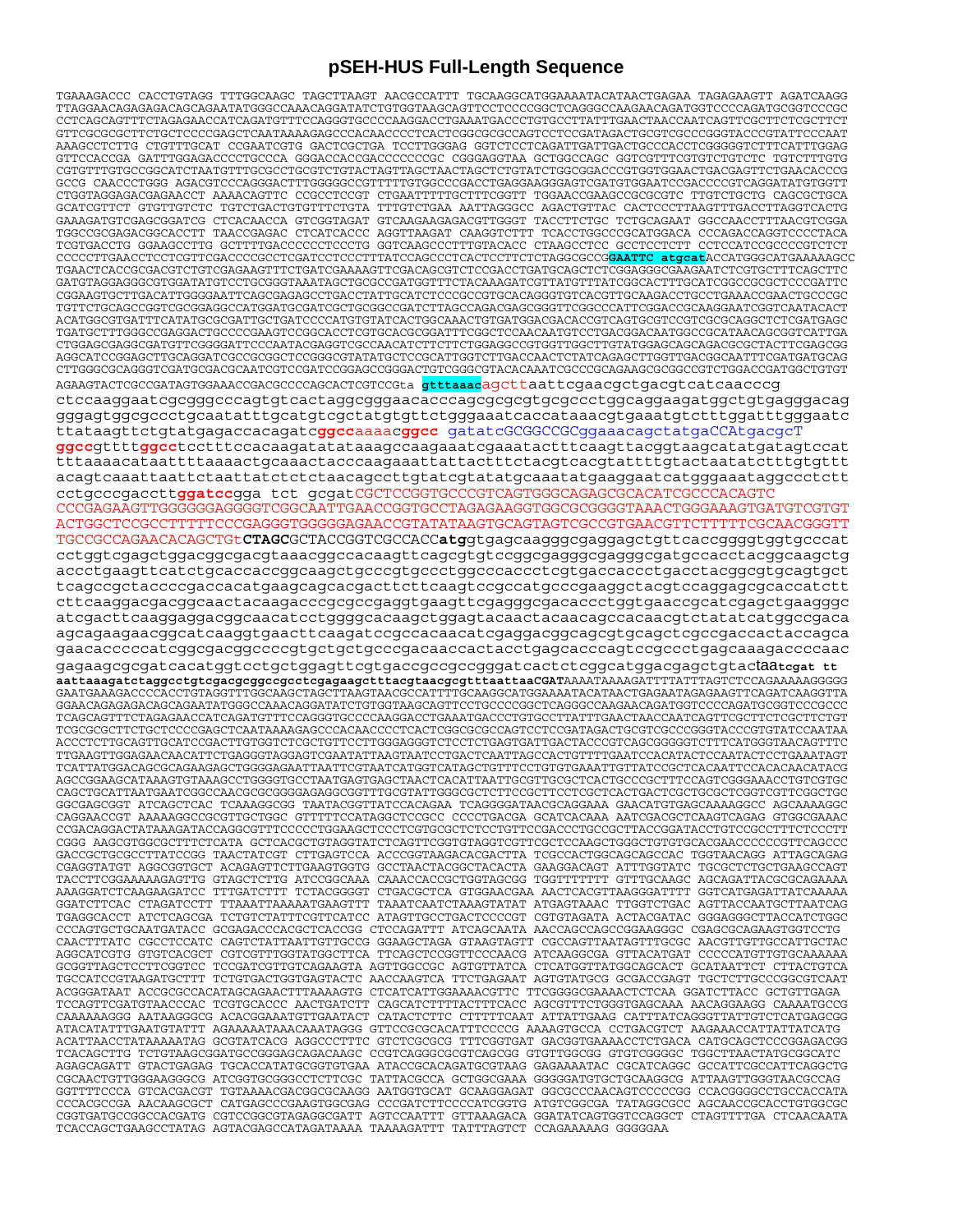| Unique enzymes in pSEH-HUS:     |             |                  |              |              |              |                                               |                     |            | 6189         |              |              |              |
|---------------------------------|-------------|------------------|--------------|--------------|--------------|-----------------------------------------------|---------------------|------------|--------------|--------------|--------------|--------------|
|                                 |             |                  |              |              |              |                                               | Asp718<br>Ava I     | (2)<br>(8) | 401<br>331   | 4502<br>397  | 498          | 3057         |
| Spe I                           |             | A`CTAG, T        |              | 660          |              |                                               |                     |            | 3159         | 4024         | 4432         | 4498         |
| BstE II                         |             | G`GTNAC, C       |              | 1087         |              |                                               | Ava II              | (15)       | 186          | 199          | 254          | 551          |
| BsrG I                          |             | T`GTAC, A        |              | 1282         |              |                                               |                     |            | 690          | 1219         | 1833         | 2374         |
| Nsi I                           |             | A, TGCA`T        |              | 1414         |              |                                               |                     |            | 3924<br>6155 | 4287<br>6377 | 4300<br>7632 | 4355         |
| BspM I                          |             | ACCTGC 10/14     |              | 1738         |              |                                               | BamH I              | (1)        | 2995         |              |              |              |
| Rsr II                          |             | CG GWC, CG       |              | 1833         |              |                                               | Ban I               | (17)       | 244          | 401          | 1142         | 1397         |
| Pme I                           |             | CTTT   AAAC      |              | 2441         |              |                                               |                     |            | 1999         | 2569         | 3018         | 3093         |
| BsiC I                          |             | TT `CG, AA       |              | 2454         |              |                                               |                     |            | 3303         | 4345         | 4502         | 4868         |
| BstB I                          |             | TT CG, AA        |              | 2454         |              |                                               |                     |            | 5965         | 7239         | 7422         | 7536         |
| Bsp120 I                        |             | G`GGCC, C        |              | 2492         |              |                                               | Ban II              | (7)        | 7557<br>338  | 351          | 2496         | 4439         |
| Apa I                           |             | G, GGCC `C       |              | 2496         |              |                                               |                     |            | 4452         | 7489         | 7503         |              |
| BstX I                          |             | CCAN, NNNN `NTGG |              | 2724         |              |                                               | Bbe I               | (6)        | 1401         | 2573         | 7243         | 7426         |
| BamH I                          |             | G`GATC, C        |              | 2995         |              |                                               |                     |            | 7540         | 7561         |              |              |
| BsaB I                          |             | GATNN NNATC      |              | 3000         |              |                                               | Bbv I               | (14)       | 931          | 939          | 1514         | 1772         |
| Mun I                           |             | C`AATT, G        |              | 3083         |              |                                               |                     |            | 2165         | 2292         | 3519         | 3803         |
| Bsp1286 I                       |             | G, DGCH `C       |              | 3877         |              |                                               |                     |            | 3810<br>6446 | 5543<br>7057 | 5546         | 5752         |
| Cla I                           |             | AT CG, AT        |              | 3985         |              |                                               | Bcn I               | (18)       | 164          | 399          | 400          | 571          |
| Bgl II                          |             | A`GATC, T        |              | 3998         |              |                                               |                     |            | 724          | 2212         | 2328         | 3298         |
| Stu I                           |             | AGG CCT          |              | 4006         |              |                                               |                     |            | 3952         | 4265         | 4500         | 4501         |
| Sal I                           |             | G`TCGA, C        |              | 4010         |              |                                               |                     |            | 5505         | 6201         | 6552         | 7053         |
| Acc I                           |             | GT `MK, AC       |              | 4011         |              |                                               |                     | (15)       | 7088         | 7439         |              | 673          |
| PaeR7 I                         |             | C`TCGA, G        |              | 4024         |              |                                               | Bfa I               |            | 31<br>1394   | 219<br>2505  | 661<br>3098  | 3247         |
| Xho I                           |             | C`TCGA, G        |              | 4024         |              |                                               |                     |            | 4002         | 4130         | 4320         | 5619         |
| HinD III                        |             | A`AGCT, T        |              | 4030         |              |                                               |                     |            | 5872         | 6207         | 7642         |              |
| SnaB I                          |             | TAC GTA          |              | 4038         |              |                                               | Bgl I               | (4)        | 2683         | 2734         | 6137         | 7255         |
| Mlu I                           |             | A`CGCG, T        |              | 4042         |              |                                               | Bgl II              | (1)        | 3998         |              |              |              |
| Sph I                           |             | G, CATG`C        |              | 7412         |              |                                               | Bpm I               | (7)        | 2093         | 2147         | 3712         | 3952         |
| Number of enzymes = 27          |             |                  |              |              |              |                                               | Bsa I               | (7)        | 4067<br>476  | 6087<br>530  | 7705<br>1149 | 2657         |
|                                 |             |                  |              |              |              |                                               |                     |            | 4555         | 4576         | 6078         |              |
|                                 |             |                  |              |              |              | The following enzymes do not cut in pSEH-HUS: | BsaA I              | (2)        | 2869         | 4038         |              |              |
|                                 |             |                  |              |              |              |                                               | BsaB I              | (1)        | 3000         |              |              |              |
| Avr II                          | Bbs I       |                  | Bby II       |              | Bcl I        | Blp I                                         | BsaH I              | (12)       | 742          | 1398         | 1449         | 2417         |
| BsiW I                          | Bsm I       |                  |              | Bst1107 I    | Eco72 I      | Esp I                                         |                     |            | 2464         | 2570         | 6554         | 6936         |
| Fse I                           | Hpa I       |                  | Nru I        |              | PflM I       | Pml I                                         | BsaJ I              | (44)       | 7240<br>161  | 7423<br>240  | 7537<br>250  | 7558<br>397  |
|                                 |             |                  |              |              |              |                                               |                     |            | 461          | 497          | 546          | 547          |
|                                 |             |                  |              |              |              |                                               |                     |            | 694          | 733          | 734          | 746          |
| pSEH-HUS: sites sorted by name: |             |                  |              |              |              |                                               |                     |            | 747          | 1167         | 1236         | 1245         |
|                                 |             |                  |              |              |              |                                               |                     |            | 1265         | 1266         | 1417         | 1777         |
| Aat II                          | (4)         | 745              | 1452         | 2467         | 6939         |                                               |                     |            | 1978         | 2133         | 2202<br>2991 | 2480         |
| Acc I                           | (1)         | 4011<br>401      |              |              |              |                                               |                     |            | 2533<br>3266 | 2699<br>3296 | 3436         | 3160<br>3599 |
| Acc65 I<br>Aci I                | (2)<br>(89) | 197              | 4502<br>203  | 566          | 588          |                                               |                     |            | 3623         | 3678         | 4262         | 4341         |
|                                 |             | 688              | 727          | 860          | 901          |                                               |                     |            | 4351         | 4498         | 4561         | 4863         |
|                                 |             | 1042             | 1133         | 1199         | 1298         |                                               |                     |            | 5284         | 7358         | 7436         | 7442         |
|                                 |             | 1317             | 1355         | 1444         | 1568         |                                               | BsaW I              | (10)       | 1646         | 2183         | 2319         | 2998         |
|                                 |             | 1633             | 1700         | 1750         | 1770         |                                               |                     |            | 3015         | 3090         | 3255         | 5330         |
|                                 |             | 1794             | 1816         | 1836         | 2013         |                                               | BseR I              | (5)        | 5477<br>464  | 6308<br>1293 | 1332         | 3298         |
|                                 |             | 2051<br>2204     | 2061<br>2225 | 2174<br>2354 | 2202<br>2364 |                                               |                     |            | 4564         |              |              |              |
|                                 |             | 2475             | 2490         | 2509         | 2695         |                                               | Bsg I               | (4)        | 3208         | 3396         | 3493         | 3817         |
|                                 |             | 2699             | 2701         | 3112         | 3149         |                                               | BsiC I              | (1)        | 2454         |              |              |              |
|                                 |             | 3229             | 3486         | 3527         | 3594         |                                               | BsiE I              | (17)       | 592          | 727          | 1633         | 1768         |
|                                 |             | 3633             | 3771         | 3884         | 3944         |                                               |                     |            | 1789<br>2699 | 1798<br>3011 | 2368<br>3260 | 2687<br>4020 |
|                                 |             | 3947             | 4016         | 4020         | 4298         |                                               |                     |            | 5040         | 5464         | 6387         | 6536         |
|                                 |             | 4304<br>4973     | 4600<br>4983 | 4814<br>5007 | 4917<br>5050 |                                               |                     |            | 7283         |              |              |              |
|                                 |             | 5057             | 5078         | 5169         | 5197         |                                               | BsiHKA I            | (9)        | 338          | 1709         | 2011         | 3877         |
|                                 |             | 5324             | 5343         | 5464         | 5574         |                                               |                     |            | 4439         | 5442         | 6603         | 6688         |
|                                 |             | 5709             | 5718         | 6080         | 6171         |                                               |                     |            | 7185         |              |              | 609          |
|                                 |             | 6362             | 6408<br>6759 | 6529<br>6858 | 6573<br>6905 |                                               | BsmA I              | (22)       | 107<br>734   | 475<br>832   | 531<br>949   | 1073         |
|                                 |             | 6650<br>7079     | 7118         | 7128         | 7154         |                                               |                     |            | 1132         | 1150         | 1328         | 1492         |
|                                 |             | 7192             | 7205         | 7231         | 7288         |                                               |                     |            | 2658         | 4084         | 4207         | 4554         |
|                                 |             | 7547             |              |              |              |                                               |                     |            | 4575         | 6079         | 6853         | 7006         |
| Afl II                          | (3)         | 35               | 1006         | 4134         |              |                                               |                     |            | 7050         | 7722         |              |              |
| Afl III                         | (2)         | 4042             | 5124         |              |              |                                               | BsmB I              | (8)        | 733<br>1329  | 831<br>1493  | 1072<br>7007 | 1131<br>7049 |
| Age I<br>Aha II                 | (2)<br>(12) | 3090<br>742      | 3255<br>1398 | 1449         | 2417         |                                               | BsmF I              | (12)       | 172          | 185          | 564          | 729          |
|                                 |             | 2464             | 2570         | 6554         | 6936         |                                               |                     |            | 764          | 1205         | 2342         | 2570         |
|                                 |             | 7240             | 7423         | 7537         | 7558         |                                               |                     |            | 3039         | 4273         | 4286         | 7418         |
| Ahd I                           | (4)         | 1020             | 4547         | 4593         | 6017         |                                               | BsoF I              | (51)       | 727          | 901          | 917          | 920          |
| Alu I                           | (44)        | 30               | 34           | 336          | 580          |                                               |                     |            | 925<br>1580  | 928<br>1633  | 1133<br>1761 | 1503<br>1792 |
|                                 |             | 668<br>1579      | 676<br>1964  | 1505<br>2189 | 1537<br>2254 |                                               |                     |            | 1795         | 2051         | 2154         | 2202         |
|                                 |             | 2283             | 2447         | 2710         | 3242         |                                               |                     |            | 2205         | 2281         | 2365         | 2696         |
|                                 |             | 3288             | 3321         | 3393         | 3426         |                                               |                     |            | 2699         | 3229         | 3427         | 3486         |
|                                 |             | 3642             | 3690         | 3801         | 3975         |                                               |                     |            | 3508         | 3792         | 3799         | 3850         |
|                                 |             | 4032             | 4129         | 4133         | 4437         |                                               |                     |            | 3853         | 3947         | 4017         | 4020         |
|                                 |             | 4756             | 4789         | 4884         | 4948         |                                               |                     |            | 4949<br>5169 | 5030<br>5324 | 5048<br>5467 | 5051<br>5532 |
|                                 |             | 5066<br>5685     | 5292<br>6206 | 5382<br>6306 | 5428<br>6369 |                                               |                     |            | 5535         | 5741         | 6069         | 6408         |
|                                 |             | 7048             | 7067         | 7312         | 7668         |                                               |                     |            | 6435         | 6530         | 6759         | 7046         |
| Alw I                           | (19)        | 453              | 1051         | 1357         | 1885         |                                               |                     |            | 7155         | 7259         | 7332         |              |
|                                 |             | 2203             | 2312         | 2991         | 3002         |                                               | Bsp120 I            | (1)        | 2492         |              |              |              |
|                                 |             | 3008             | 3763         | 3960         | 5686         |                                               | Bsp1286 I<br>BspH I | (1)<br>(4) | 3877<br>5844 | 6852         | 6957         | 7481         |
|                                 |             | 5772<br>6334     | 5772<br>6649 | 5869<br>6655 | 5870         |                                               | BspM I              | (1)        | 1738         |              |              |              |
| AlwN I                          | (2)         | 4258             | 5540         |              |              |                                               | BspM II             | (4)        | 1646         | 2183         | 2319         | 2998         |
| Apa I                           | (1)         | 2496             |              |              |              |                                               | Bsr I               | (20)       | 374          | 1030         | 1058         | 1910         |
| ApaL I                          | (5)         | 1705             | 2007         | 5438         | 6684         |                                               |                     |            | 2075         | 2497         | 3125         | 3146         |
|                                 |             | 7181             |              |              |              |                                               |                     |            | 3880         | 4475         | 4925         | 5531         |
| Apo I                           | (3)         | 872              | 1404         | 1668         |              |                                               |                     |            | 5544<br>6225 | 5658<br>6492 | 6064<br>6664 | 6182<br>7370 |
| Asc I<br>Ase I                  | (2)<br>(5)  | 368<br>2906      | 4469<br>4767 | 4895         | 4954         |                                               | BsrB I              | (7)        | 1042         | 1816         | 2174         | 2477         |
|                                 |             |                  |              |              |              |                                               |                     |            |              |              |              |              |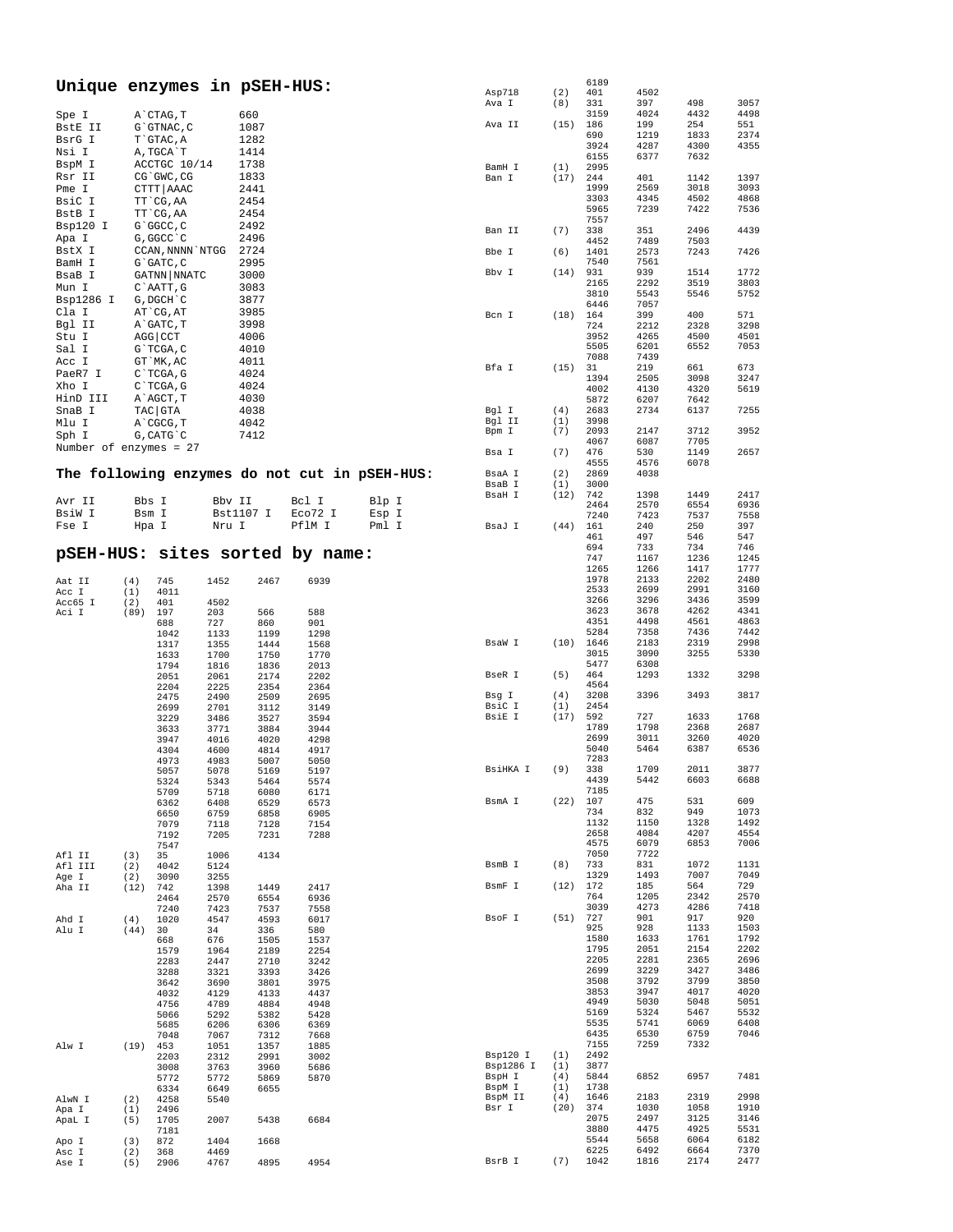|                     |      | 4816         | 5057         | 6858         |              |         |          |      | 1580         | 1633         | 1761         | 1792         |
|---------------------|------|--------------|--------------|--------------|--------------|---------|----------|------|--------------|--------------|--------------|--------------|
| BsrD I              | (2)  | 6078         | 6252         |              |              |         |          |      | 1795         | 2051         | 2154         | 2202         |
| BsrG I              | (1)  | 1282         |              |              |              |         |          |      | 2205         | 2281         | 2365         | 2696         |
| BssH II             | (5)  | 317<br>4469  | 368          | 2522         | 4418         |         |          |      | 2699<br>3508 | 3229<br>3792 | 3427<br>3799 | 3486<br>3850 |
| BssS I              | (6)  | 1525         | 2004         | 3448         | 5297         |         |          |      | 3853         | 3947         | 4017         | 4020         |
|                     |      | 6681         | 6988         |              |              |         |          |      | 4949         | 5030         | 5048         | 5051         |
| BstB I              | (1)  | 2454         |              |              |              |         |          |      | 5169         | 5324         | 5467         | 5532         |
| BstE II             | (1)  | 1087         |              |              |              |         |          |      | 5535         | 5741         | 6069         | 6408         |
| BstN I              | (22) | 241          | 548          | 735          | 748          |         |          |      | 6435         | 6530         | 6759         | 7046         |
|                     |      | 1169<br>1267 | 1194<br>2535 | 1217<br>3313 | 1237<br>3438 | Fok I   |          | (13) | 7155<br>423  | 7259<br>1140 | 7332<br>1300 | 1794         |
|                     |      | 3550         | 3625         | 3679         | 4342         |         |          |      | 2167         | 3295         | 3661         | 4523         |
|                     |      | 4864         | 5152         | 5273         | 5286         |         |          |      | 5983         | 6164         | 6451         | 7094         |
|                     |      | 7359         | 7636         |              |              |         |          |      | 7338         |              |              |              |
| BstU I              | (38) | 317          | 319          | 370          | 903          | Fsp I   |          | (2)  | 6239         | 7262         |              |              |
|                     |      | 905          | 1135         | 1446         | 1635         | Gdi II  |          | (24) | 723          | 725          | 1129         | 1629         |
|                     |      | 1770<br>2162 | 1881<br>2204 | 1947<br>2364 | 2013<br>2490 |         |          |      | 1631<br>2364 | 1794<br>2366 | 1796<br>2676 | 2047<br>2683 |
|                     |      | 2524         | 2526         | 2695         | 2701         |         |          |      | 2685         | 2695         | 2697         | 2725         |
|                     |      | 3112         | 3596         | 3914         | 4016         |         |          |      | 3340         | 3727         | 4016         | 4018         |
|                     |      | 4044         | 4418         | 4420         | 4471         |         |          |      | 4964         | 6404         | 7440         | 7572         |
|                     |      | 4971         | 4973         | 5171         | 5752         | Gsu I   |          | (7)  | 2092         | 2146         | 3711         | 3951         |
|                     |      | 6082<br>7009 | 6575<br>7112 | 6907         | 7007         | Hae I   |          | (8)  | 4068<br>584  | 6088<br>1111 | 7706<br>1776 | 2737         |
| BstX I              | (1)  | 2724         |              |              |              |         |          |      | 4006         | 5139         | 5150         | 5602         |
| BstY I              | (10) | 2995         | 3001         | 3767         | 3998         | Hae II  |          | (11) | 925          | 1401         | 2573         | 3253         |
|                     |      | 5765         | 5776         | 5862         | 5874         |         |          |      | 5002         | 5372         | 7243         | 7426         |
|                     |      | 6642         | 6659         |              |              |         |          |      | 7480         | 7540         | 7561         |              |
| Bsu36 I             | (2)  | 781          | 1018         |              |              | Hae III |          | (46) | 129          | 173          | 584          | 726          |
| Cac8 I              | (43) | 28<br>582    | 32<br>586    | 319<br>631   | 370<br>650   |         |          |      | 762<br>1132  | 774<br>1197  | 987<br>1632  | 1111<br>1776 |
|                     |      | 1199         | 1750         | 1951         | 2011         |         |          |      | 1797         | 1825         | 1977         | 2050         |
|                     |      | 2191         | 2354         | 2492         | 2524         |         |          |      | 2132         | 2367         | 2494         | 2677         |
|                     |      | 2528         | 2726         | 3391         | 3424         |         |          |      | 2686         | 2698         | 2728         | 2737         |
|                     |      | 3472         | 3796         | 3803         | 4127         |         |          |      | 2974         | 3341         | 3441         | 3730         |
|                     |      | 4131         | 4420         | 4471         | 4917         |         |          |      | 3842         | 4006         | 4019         | 4229         |
|                     |      | 4946<br>5738 | 5055<br>6129 | 5141<br>7142 | 5178<br>7290 |         |          |      | 4274<br>5168 | 4965<br>5602 | 5139<br>6060 | 5150<br>6140 |
|                     |      | 7310         | 7314         | 7410         | 7451         |         |          |      | 6407         | 6994         | 7292         | 7441         |
|                     |      | 7499         | 7541         | 7571         |              |         |          |      | 7449         | 7573         |              |              |
| Cfr10 I             | (8)  | 629          | 1763         | 3090         | 3255         | Hga I   |          | (16) | 381          | 642          | 895          | 1476         |
|                     |      | 3418         | 6097         | 7560         | 7569         |         |          |      | 1928         | 2167         | 2312         | 2424         |
| Cla I               | (1)  | 3985         |              |              |              |         |          |      | 2729         | 4021         | 4482         | 5234         |
| Csp6 I              | (13) | 402<br>2394  | 658<br>2877  | 1283<br>3140 | 2341<br>3696 | HgiA I  |          | (9)  | 5812<br>338  | 6544<br>1709 | 7102<br>2011 | 7571<br>3877 |
|                     |      | 3978         | 4503         | 6496         | 7172         |         |          |      | 4439         | 5442         | 6603         | 6688         |
|                     |      | 7683         |              |              |              |         |          |      | 7185         |              |              |              |
| Dde I               | (21) | 75           | 167          | 208          | 476          | HgiE II |          | (2)  | 5703         | 7183         |              |              |
|                     |      | 781          | 1018         | 1290         | 1803         | Hha I   |          | (52) | 319          | 321          | 370          | 372          |
|                     |      | 3871         | 3889         | 4174         | 4268         |         |          |      | 648          | 905          | 924          | 1400         |
|                     |      | 4309<br>5808 | 4578<br>5974 | 4649<br>6514 | 5399<br>6940 |         |          |      | 1584<br>2164 | 1637<br>2291 | 1881<br>2364 | 1949<br>2524 |
|                     |      | 7175         |              |              |              |         |          |      | 2526         | 2532         | 2572         | 3040         |
| Dpn I               | (36) | 94           | 459          | 1046         | 1178         |         |          |      | 3112         | 3252         | 3557         | 3598         |
|                     |      | 1363         | 1470         | 1603         | 1788         |         |          |      | 3914         | 4420         | 4422         | 4471         |
|                     |      | 1801         | 1891         | 2198         | 2318         |         |          |      | 4473         | 4748         | 4908         | 4973         |
|                     |      | 2673         | 2997         | 3003         | 3010         |         |          |      | 5001         | 5034         | 5304         | 5371         |
|                     |      | 3769<br>4194 | 3917<br>5692 | 3955<br>5767 | 4000<br>5778 |         |          |      | 5471<br>6240 | 5645<br>6577 | 5754<br>6909 | 6147<br>7009 |
|                     |      | 5786         | 5864         | 5876         | 5981         |         |          |      | 7112         | 7242         | 7263         | 7396         |
|                     |      | 6322         | 6340         | 6386         | 6644         |         |          |      | 7425         | 7479         | 7539         | 7560         |
|                     |      | 6661         | 6697         | 7282         | 7506         | HinC II |          | (2)  | 2261         | 4012         |              |              |
| DpnII               | (36) | 92           | 457          | 1044         | 1176         | Hind II |          | (2)  | 2261         | 4012         |              |              |
|                     |      | 1361         | 1468         | 1601         | 1786         |         | HinD III | (1)  | 4030         |              | 791          | 802          |
|                     |      | 1799<br>2671 | 1889<br>2995 | 2196<br>3001 | 2316<br>3008 | Hinf I  |          | (20) | 442<br>1521  | 450<br>1643  | 1843         | 2094         |
|                     |      | 3767         | 3915         | 3953         | 3998         |         |          |      | 2485         | 2643         | 2958         | 4659         |
|                     |      | 4192         | 5690         | 5765         | 5776         |         |          |      | 4681         | 4702         | 4959         | 5024         |
|                     |      | 5784         | 5862         | 5874         | 5979         |         |          |      | 5099         | 5495         | 6012         | 7650         |
|                     |      | 6320         | 6338         | 6384         | 6642         | HinI I  |          | (12) | 742          | 1398         | 1449         | 2417         |
| Dra I               | (6)  | 6659<br>2441 | 6695<br>2814 | 7280<br>2827 | 7504<br>5883 |         |          |      | 2464<br>7240 | 2570<br>7423 | 6554<br>7537 | 6936<br>7558 |
|                     |      | 5902         | 6594         |              |              | HinP I  |          | (52) | 317          | 319          | 368          | 370          |
| Dra III             | (2)  | 1713         | 2006         |              |              |         |          |      | 646          | 903          | 922          | 1398         |
| Drd I               | (4)  | 1929         | 2310         | 5232         | 7101         |         |          |      | 1582         | 1635         | 1879         | 1947         |
| Dsa I               | (8)  | 694          | 1417<br>2699 | 1777         | 2133<br>7442 |         |          |      | 2162         | 2289         | 2362         | 2522<br>3038 |
|                     | (19) | 2202<br>582  | 724          | 3266<br>1109 | 1130         |         |          |      | 2524         | 2530<br>3250 | 2570<br>3555 | 3596         |
| Eae I               |      | 1630         | 1795         | 2048         | 2365         |         |          |      | 3110<br>3912 | 4418         | 4420         | 4469         |
|                     |      | 2675         | 2684         | 2696         | 2726         |         |          |      | 4471         | 4746         | 4906         | 4971         |
|                     |      | 3339         | 3728         | 4017         | 4963         |         |          |      | 4999         | 5032         | 5302         | 5369         |
|                     |      | 6405         | 7439         | 7571         |              |         |          |      | 5469         | 5643         | 5752         | 6145         |
| Eag I               | (7)  | 724          | 1630         | 1795         | 2365         |         |          |      | 6238         | 6575         | 6907         | 7007         |
| Ear I               | (7)  | 2684<br>1070 | 2696<br>1311 | 4017<br>2983 | 4746         |         |          |      | 7110<br>7423 | 7240<br>7477 | 7261<br>7537 | 7394<br>7558 |
|                     |      | 5008         | 6812         | 7300         |              | Hpa II  |          | (39) | 163          | 398          | 569          | 630          |
| Eco47 III           | (3)  | 923          | 3251         | 7478         |              |         |          |      | 723          | 1401         | 1647         | 1764         |
| Eco57 I             | (6)  | 3420         | 3466         | 3663         | 5671         |         |          |      | 1997         | 2184         | 2210         | 2320         |
|                     |      | 6685         | 7689         |              |              |         |          |      | 2326         | 2999         | 3016         | 3091         |
| ECON I<br>Eco0109 I | (3)  | 784          | 1392<br>1219 | 3101<br>2973 | 4355         |         |          |      | 3256         | 3296         | 3359<br>4499 | 3419<br>4842 |
|                     | (6)  | 254<br>6993  | 7447         |              |              |         |          |      | 3950<br>5331 | 4264<br>5478 | 5504         | 5694         |
| ECOR I              | (2)  | 1404         | 1668         |              |              |         |          |      | 6098         | 6132         | 6199         | 6309         |
| ECOR II             | (22) | 239          | 546          | 733          | 746          |         |          |      | 6551         | 7052         | 7086         | 7438         |
|                     |      | 1167         | 1192         | 1215         | 1235         |         |          |      | 7561         | 7570         | 7585         |              |
|                     |      | 1265         | 2533         | 3311         | 3436         | Hph I   |          | (19) | 1157         | 1183         | 1434         | 2604         |
|                     |      | 3548<br>4862 | 3623<br>5150 | 3677<br>5271 | 4340<br>5284 |         |          |      | 3281<br>3767 | 3286<br>5861 | 3614<br>6088 | 3638<br>6502 |
|                     |      | 7357         | 7634         |              |              |         |          |      | 6710         | 6743         | 7027         | 7036         |
| EcoR V              | (4)  | 140          | 2691         | 4240         | 7625         |         |          |      | 7529         | 7574         | 7655         |              |
| Ehe I               | (6)  | 1399         | 2571         | 7241         | 7424         | Kas I   |          | (6)  | 1397         | 2569         | 7239         | 7422         |
|                     |      | 7538         | 7559         |              |              |         |          |      | 7536         | 7557         |              |              |
| Fnu4H I             | (51) | 727          | 901          | 917          | 920          | Kpn I   |          | (2)  | 405          | 4506         |              |              |
|                     |      | 925          | 928          | 1133         | 1503         | Mae I   |          | (15) | 31           | 219          | 661          | 673          |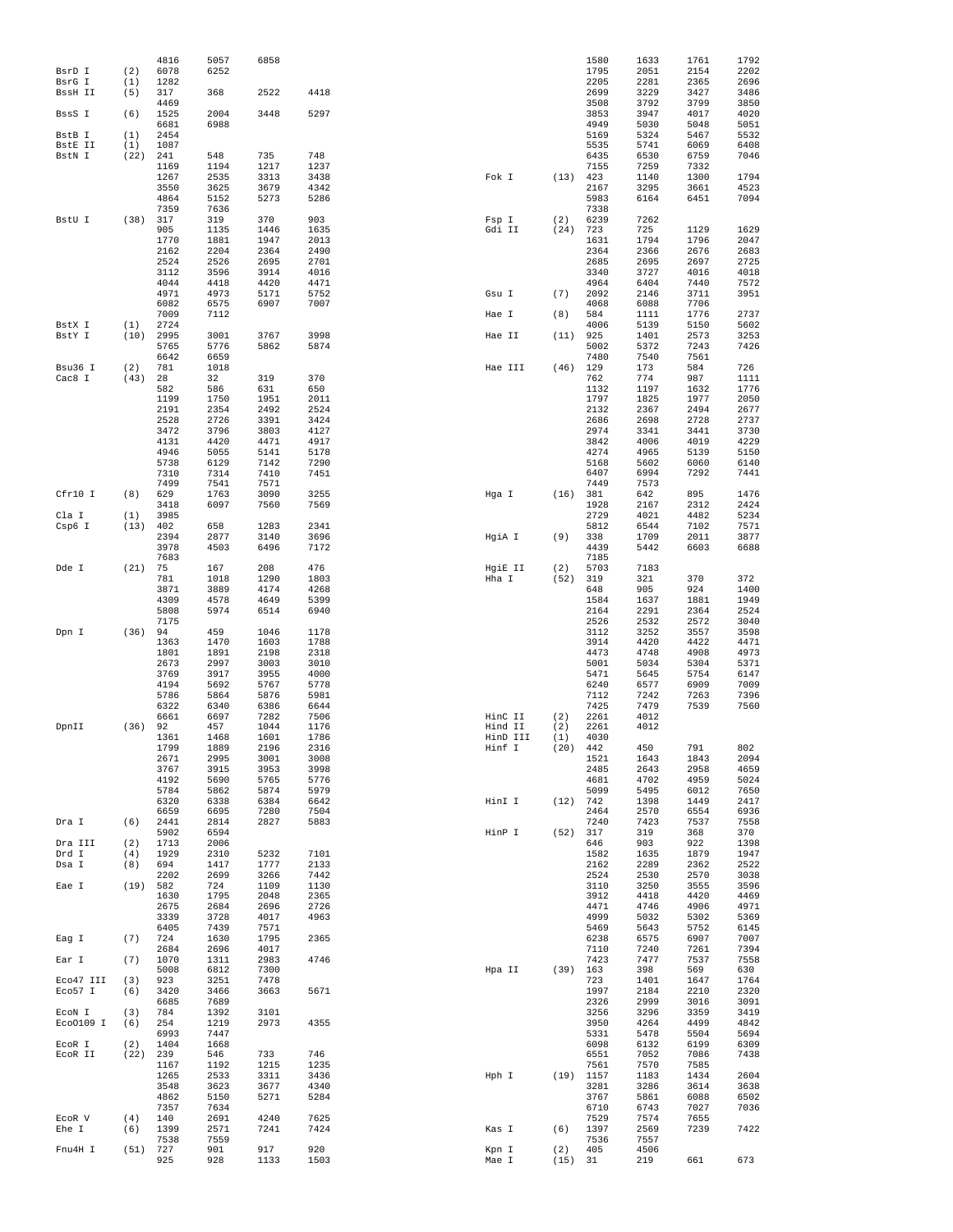|                |            | 1394         | 2505         | 3098         | 3247         |                    |            | 7559         |              |              |              |
|----------------|------------|--------------|--------------|--------------|--------------|--------------------|------------|--------------|--------------|--------------|--------------|
|                |            | 4002         | 4130         | 4320         | 5619         | Not I              | (2)        | 2696         | 4017         |              |              |
| Mae II         | (19)       | 5872<br>742  | 6207<br>1081 | 7642<br>1122 | 1449         | Nsi I<br>Nsp7524 I | (1)<br>(4) | 1414<br>2586 | 5124         | 7041         | 7408         |
|                |            | 1719         | 2464         | 2620         | 2863         | NspB II            | (14)       | 588          | 1752         | 2061         | 2204         |
|                |            | 2868         | 3205         | 3332         | 3545         |                    |            | 2701         | 3242         | 4600         | 4948         |
|                |            | 3716         | 4037         | 5827         | 6243         |                    |            | 5466         | 5711         | 6652         | 7118         |
|                |            | 6616         | 6936         | 7378         |              |                    |            | 7312         | 7668         |              |              |
| Mae III        | (25)       | 39           | 994<br>1715  | 1022<br>2500 | 1087         | NspH I             | (4)        | 2590<br>3994 | 5128         | 7045         | 7412         |
|                |            | 1231<br>2864 | 3450         | 3939         | 2785<br>4038 | Pac I<br>PaeR7 I   | (2)<br>(1) | 4024         | 4052         |              |              |
|                |            | 4138         | 4616         | 5480         | 5543         | Pal I              | (46)       | 129          | 173          | 584          | 726          |
|                |            | 5659         | 5942         | 6273         | 6331         |                    |            | 762          | 774          | 987          | 1111         |
|                |            | 6484         | 6672         | 7060         | 7351         |                    |            | 1132         | 1197         | 1632         | 1776         |
|                |            | 7371         |              |              |              |                    |            | 1797         | 1825         | 1977         | 2050         |
| Mbo I          | (36)       | 92<br>1361   | 457<br>1468  | 1044<br>1601 | 1176<br>1786 |                    |            | 2132<br>2686 | 2367<br>2698 | 2494<br>2728 | 2677<br>2737 |
|                |            | 1799         | 1889         | 2196         | 2316         |                    |            | 2974         | 3341         | 3441         | 3730         |
|                |            | 2671         | 2995         | 3001         | 3008         |                    |            | 3842         | 4006         | 4019         | 4229         |
|                |            | 3767         | 3915         | 3953         | 3998         |                    |            | 4274         | 4965         | 5139         | 5150         |
|                |            | 4192         | 5690         | 5765         | 5776         |                    |            | 5168         | 5602         | 6060         | 6140         |
|                |            | 5784         | 5862         | 5874         | 5979         |                    |            | 6407         | 6994         | 7292         | 7441         |
|                |            | 6320<br>6659 | 6338<br>6695 | 6384<br>7280 | 6642<br>7504 | Ple I              | (3)        | 7449<br>799  | 7573<br>4667 | 5503         |              |
| Mbo II         | (20)       | 1086         | 1299         | 1529         | 2112         | Pme I              | (1)        | 2441         |              |              |              |
|                |            | 2115         | 2553         | 2971         | 3511         | PpuM I             | (3)        | 254          | 1219         | 4355         |              |
|                |            | 3556         | 3559         | 3752         | 4762         | Psp1406 I          | (3)        | 3205         | 6243         | 6616         |              |
|                |            | 4996         | 5785         | 5858         | 6613         | PspA I             | (2)        | 397          | 4498         |              |              |
| Mlu I          | (1)        | 6691<br>4042 | 6800         | 7288         | 7500         | Pst I<br>Pvu I     | (4)        | 921<br>1789  | 929<br>3011  | 1105<br>6387 | 1762<br>7283 |
| Mme I          | (8)        | 829          | 1106         | 1515         | 2049         | Pvu II             | (4)<br>(4) | 3242         | 4948         | 7312         | 7668         |
|                |            | 4563         | 4615         | 5338         | 5522         | Rsa I              | (13)       | 403          | 659          | 1284         | 2342         |
| Mnl I          | (66)       | 167          | 216          | 368          | 387          |                    |            | 2395         | 2878         | 3141         | 3697         |
|                |            | 432          | 460          | 484          | 506          |                    |            | 3979         | 4504         | 6497         | 7173         |
|                |            | 510          | 566          | 776          | 872          |                    |            | 7684         |              |              |              |
|                |            | 1168<br>1313 | 1271<br>1319 | 1304<br>1349 | 1310<br>1352 | Rsr II<br>Sac I    | (1)<br>(2) | 1833<br>338  | 4439         |              |              |
|                |            | 1367         | 1374         | 1390         | 1505         | Sac II             | (2)        | 2205         | 2702         |              |              |
|                |            | 1542         | 1766         | 1973         | 2012         | Sal I              | (1)        | 4010         |              |              |              |
|                |            | 2072         | 2099         | 2122         | 2170         | Sap I              | (2)        | 4746         | 5008         |              |              |
|                |            | 2547         | 2747         | 2985         | 3066         | Sau3A I            | (36)       | 92           | 457          | 1044         | 1176         |
|                |            | 3155         | 3276         | 3357         | 3363         |                    |            | 1361         | 1468         | 1601         | 1786         |
|                |            | 3456         | 3594<br>4032 | 3606<br>4317 | 3657<br>4469 |                    |            | 1799<br>2671 | 1889<br>2995 | 2196<br>3001 | 2316<br>3008 |
|                |            | 3777<br>4488 | 4533         | 4560         | 4584         |                    |            | 3767         | 3915         | 3953         | 3998         |
|                |            | 4644         | 4973         | 5022         | 5232         |                    |            | 4192         | 5690         | 5765         | 5776         |
|                |            | 5305         | 5556         | 5956         | 6037         |                    |            | 5784         | 5862         | 5874         | 5979         |
|                |            | 6183         | 6389         | 6984         | 7042         |                    |            | 6320         | 6338         | 6384         | 6642         |
|                |            | 7302         | 7586         |              |              |                    |            | 6659         | 6695         | 7280         | 7504         |
| Msc I<br>Mse I | (2)        | 584          | 1111<br>1007 | 1119         | 1149         | Sau96 I            | (35)       | 127<br>254   | 171<br>551   | 186<br>690   | 199<br>760   |
|                | (31)       | 36<br>1173   | 2440         | 2449         | 2813         |                    |            | 773          | 985          | 1196         | 1219         |
|                |            | 2826         | 2906         | 3990         | 3994         |                    |            | 1824         | 1833         | 1975         | 2374         |
|                |            | 4048         | 4052         | 4135         | 4669         |                    |            | 2492         | 2493         | 2973         | 3440         |
|                |            | 4767         | 4895         | 4954         | 5830         |                    |            | 3841         | 3924         | 4227         | 4272         |
|                |            | 5882         | 5887         | 5901         | 5954         |                    |            | 4287         | 4300         | 4355         | 6059         |
|                |            | 6189         | 6228         | 6593         | 6965         |                    |            | 6138         | 6155         | 6377         | 6993         |
| Msl I          | (5)        | 7146<br>1422 | 7343<br>2619 | 7613<br>3754 | 6269         | Sca I              | (2)        | 7290<br>2395 | 7447<br>6497 | 7632         |              |
|                |            | 6428         |              |              |              | ScrF I             | (40)       | 163          | 241          | 398          | 399          |
| Msp I          | (39)       | 163          | 398          | 569          | 630          |                    |            | 548          | 570          | 723          | 735          |
|                |            | 723          | 1401         | 1647         | 1764         |                    |            | 748          | 1169         | 1194         | 1217         |
|                |            | 1997         | 2184         | 2210         | 2320         |                    |            | 1237         | 1267         | 2211         | 2327         |
|                |            | 2326<br>3256 | 2999<br>3296 | 3016<br>3359 | 3091<br>3419 |                    |            | 2535<br>3550 | 3297<br>3625 | 3313<br>3679 | 3438<br>3951 |
|                |            | 3950         | 4264         | 4499         | 4842         |                    |            | 4264         | 4342         | 4499         | 4500         |
|                |            | 5331         | 5478         | 5504         | 5694         |                    |            | 4864         | 5152         | 5273         | 5286         |
|                |            | 6098         | 6132         | 6199         | 6309         |                    |            | 5504         | 6200         | 6551         | 7052         |
|                |            | 6551         | 7052         | 7086         | 7438         |                    |            | 7087         | 7359         | 7438         | 7636         |
|                | (14)       | 7561<br>588  | 7570<br>1752 | 7585<br>2061 | 2204         | Sec I              | (44)       | 161<br>461   | 240<br>497   | 250<br>546   | 397<br>547   |
| MspAl I        |            | 2701         | 3242         | 4600         | 4948         |                    |            | 694          | 733          | 734          | 746          |
|                |            | 5466         | 5711         | 6652         | 7118         |                    |            | 747          | 1167         | 1236         | 1245         |
|                |            | 7312         | 7668         |              |              |                    |            | 1265         | 1266         | 1417         | 1777         |
| Mun I          | (1)        | 3083         |              |              |              |                    |            | 1978         | 2133         | 2202         | 2480         |
| Nae I<br>Nar I | (2)<br>(6) | 631<br>1398  | 7571<br>2570 | 7240         | 7423         |                    |            | 2533<br>3266 | 2699<br>3296 | 2991<br>3436 | 3160<br>3599 |
|                |            | 7537         | 7558         |              |              |                    |            | 3623         | 3678         | 4262         | 4341         |
| Nci I          | (18)       | 163          | 398          | 399          | 570          |                    |            | 4351         | 4498         | 4561         | 4863         |
|                |            | 723          | 2211         | 2327         | 3297         |                    |            | 5284         | 7358         | 7436         | 7442         |
|                |            | 3951         | 4264         | 4499         | 4500         | SfaN I             | (28)       | 185          | 444          | 641          | 938          |
|                |            | 5504<br>7087 | 6200<br>7438 | 6551         | 7052         |                    |            | 1490         | 1634<br>2188 | 1701<br>2268 | 1773         |
| Nco I          | (3)        | 1417         | 1777         | 3266         |              |                    |            | 1958<br>3367 | 3643         | 3658         | 2290<br>3757 |
| Nde I          | (3)        | 1875         | 2798         | 7188         |              |                    |            | 4286         | 4544         | 5220         | 6272         |
| NgoM I         | (2)        | 629          | 7569         |              |              |                    |            | 6465         | 6712         | 7073         | 7165         |
| Nhe I          | (2)        | 30           | 4129         |              |              |                    |            | 7203         | 7241         | 7557         | 7569         |
| Nla III        | (31)       | 62           | 1205         | 1412         | 1421         | Sfc I              | (10)       | 15           | 917          | 925          | 1101         |
|                |            | 1427<br>2590 | 1781<br>2721 | 1864<br>2965 | 1899<br>3270 |                    |            | 1758<br>6258 | 4114<br>7676 | 5389         | 5580         |
|                |            | 3504         | 3534         | 3729         | 3924         | Sfi I              | (2)        | 2683         | 2734         |              |              |
|                |            | 3969         | 4161         | 4615         | 4782         | Sma I              | (2)        | 399          | 4500         |              |              |
|                |            | 5128         | 5848         | 6339         | 6349         | SnaB I             | (1)        | 4038         |              |              |              |
|                |            | 6427         | 6463         | 6856         | 6961         | Spe I              | (1)        | 660          |              |              |              |
|                |            | 7045         | 7412         | 7485         |              | Sph I              | (1)        | 7412         |              |              |              |
| Nla IV         | (41)       | 188<br>521   | 201<br>552   | 246<br>692   | 403<br>761   | Ssp I<br>Stu I     | (3)<br>(1) | 2581<br>4006 | 4667         | 6821         |              |
|                |            | 893          | 1144         | 1221         | 1399         | Sty I              | (10)       | 250          | 461          | 1245         | 1417         |
|                |            | 2001         | 2024         | 2208         | 2324         |                    |            | 1777         | 2480         | 2991         | 3266         |
|                |            | 2494         | 2571         | 2997         | 3020         |                    |            | 4351         | 4561         |              |              |
|                |            | 3095         | 3147         | 3305         | 3843         | Taq I              | (25)       | 794          | 1038         | 1349         | 1360         |
|                |            | 4289         | 4302         | 4347         | 4504         |                    |            | 1456         | 1471         | 1480         | 1540         |
|                |            | 4870<br>6061 | 5156<br>6102 | 5195<br>6313 | 5967<br>6903 |                    |            | 1957<br>2454 | 2170<br>2771 | 2272<br>3317 | 2297<br>3611 |
|                |            | 7241         | 7424         | 7448         | 7538         |                    |            | 3638         | 3653         | 3782         | 3985         |
|                |            |              |              |              |              |                    |            |              |              |              |              |